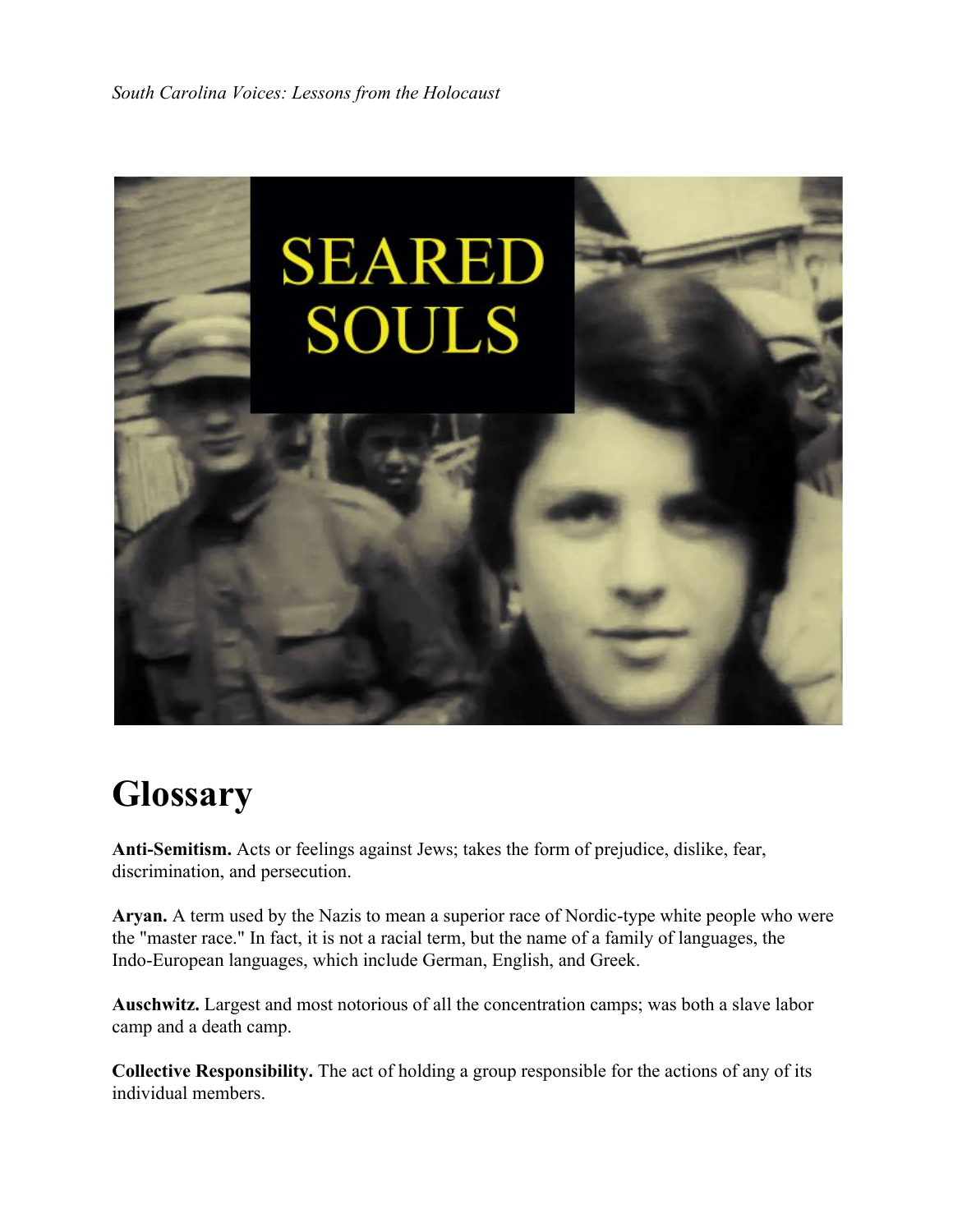**Concentration Camp.** A prison camp where the Nazis sent people considered by them to be dangerous. Although these camps were officially considered labor camps, the people in them were not expected to survive. Prisoners were worked to death or starved to death. Over 100 of these camps existed. The larger camps included Auschwitz, Bergen-Belsen, Belzec, Chelmno, Dachau, Maidanek, Sobibor, Treblinka.

**Crematorium.** A large oven or furnace where bodies of death camp inmates were burned after gassing.

**Death Camp.** A camp whose basic purpose was to kill Jews. Gas chambers were built especially for that use. There were six death camps, all in Poland. Auschwitz was the largest camp. It was both a death camp and a concentration camp.

**Deportation.** Forced removal of Jews in Nazi-occupied lands from their homes under pretense of resettlement. Most were shipped to death camps.

**Displaced Persons Camp.** Camps set up after World War II by the Allies to house Holocaust survivors and other refugees who had no place to go home to. A temporary arrangement until the DPs could immigrate or return to their native lands.

**Final Solution.** The Nazi term for their plan to exterminate all European Jews. The full name is written, "The Final Solution of the Jewish Question."

**Fuehrer.** Title taken by Hitler, German word for leader.

**Gas Chamber.** A room that was sealed off and airtight so that death could be induced through the use of gas.

**Genocide.** Term created after World War II to describe the systematic murder of an entire political, cultural, or religious group. The Nazis used the phrases Final Solution, special treatment, and resettlement as euphemisms for genocide.

**Gestapo.** The secret police organization in Nazi Germany; created to eliminate political opposition. Terror, arrest, and torture were main methods used.

**Ghetto.** An area of a city in which Jews were forced to live until they were transported to a concentration or death camp.

**Holocaust.** The systematic, planned extermination of 6 million European Jews by the Nazis during World War II. Many non-Jews perished in the Holocaust. The word is derived from the Greek term meaning "burnt whole."

**Kristallnacht.** German term for "Night of Broken Glass," which took place in Germany and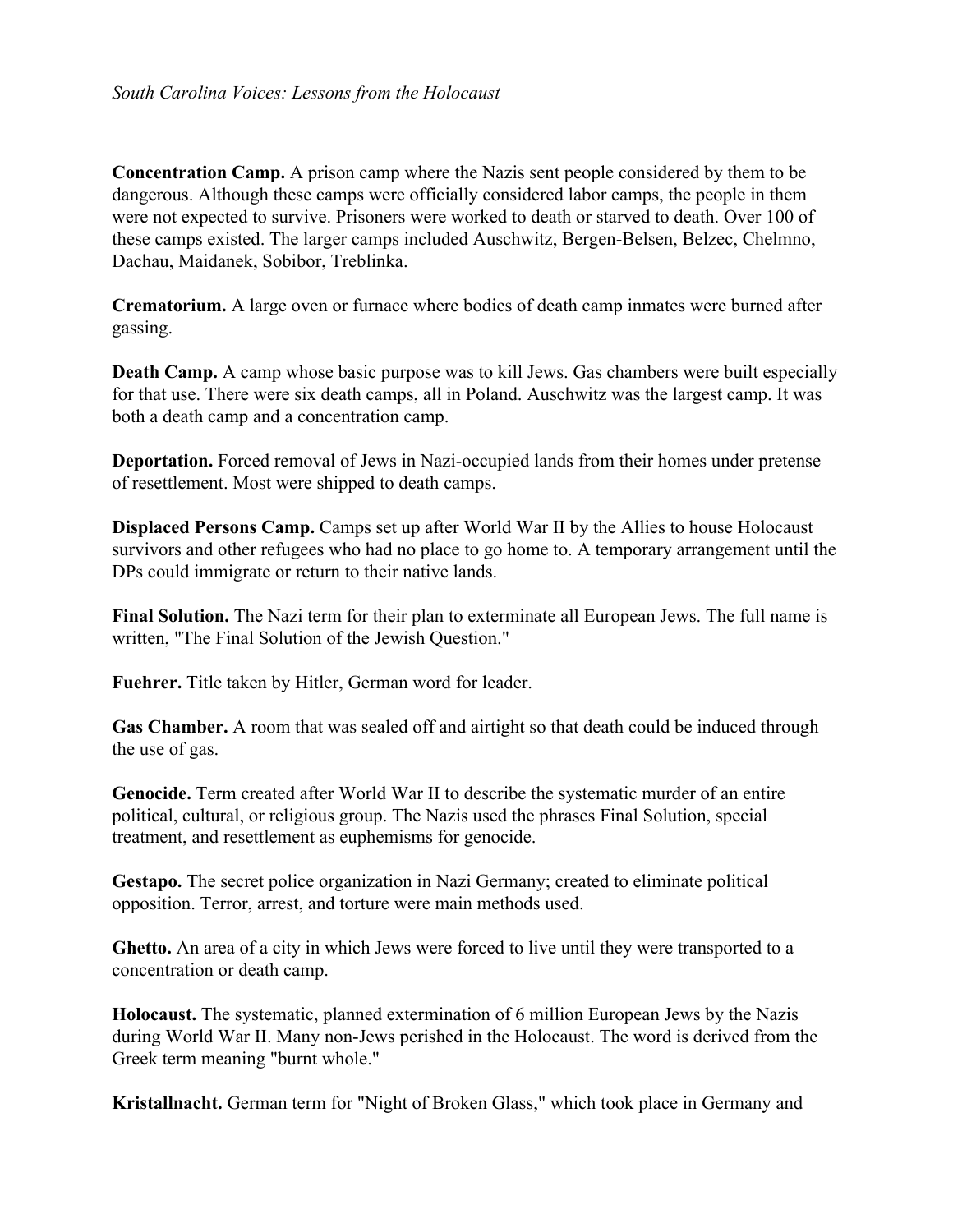## *South Carolina Voices: Lessons from the Holocaust*

Austria on November 9 and 10, 1938. Nazi police smashed Jewish synagogues, houses, and shops. This event signaled the beginning of the Nazi effort to exterminate the Jewish people. **Liberated.** Set free.

**Liberators.** Soldiers who freed the inmates of concentration camps.

**Mein Kampf.** Hitler's autobiography and political theories published in 1925. Sometimes referred to as the bible of the Nazi party.

**Nazi.** Name used to identify members of the National Socialist German Workers Party, a German fascist political movement which ruled Germany from 1933 to 1945 under Adolph Hitler.

**Nuremberg Laws.** In 1935, Hitler established anti-Semitism as a part of Germany's legal code through these laws. Laws excluded Jews from German society, deprived them of their citizenship, removed them from jobs, and expelled them from schools and universities.

**Nuremberg Trials.** A military tribunal set up by the United States, Britain, France, and the Soviet Union, which met in Nuremberg, Germany, from November 1945 to October 1946 to try high-ranking former Nazi leaders.

**Partisan.** A member of a guerrilla band operating within enemy territory.

**Pogrom.** A brief, planned surprise attack against a Jewish community.

**Prejudice.** An opinion formed before the facts are known. In most cases these opinions are founded on suspicions, ignorance, and the irrational hatred of other races, religions, or nationalities.

**Reichstag.** One of the two houses of the German legislature or parliament.

**Reparations.** The money and goods paid by Germany to the Allies after World War I.

**Resistance.** Acts of rebellion, sabotage, and attempts to escape committed by individuals and groups within the camps and ghettos.

**Righteous Among the Nations/Righteous Gentiles.** A Christian honored at Yad Vashem in Israel for risking his or her life to save a Jewish person during the Holocaust. **"SS."** Members of Hitler's elite force of German storm troopers. Abbreviation for Schutzstaffel or protection squads. Responsible for carrying out Hitler's Final Solution. Controlled the concentration and death camps.

**St. Louis Incident.** In May 1939, the ship St. Louis left Germany with 937 Jewish refugees seeking asylum in the Americas. Most were denied entry and 907 had to return to Europe where